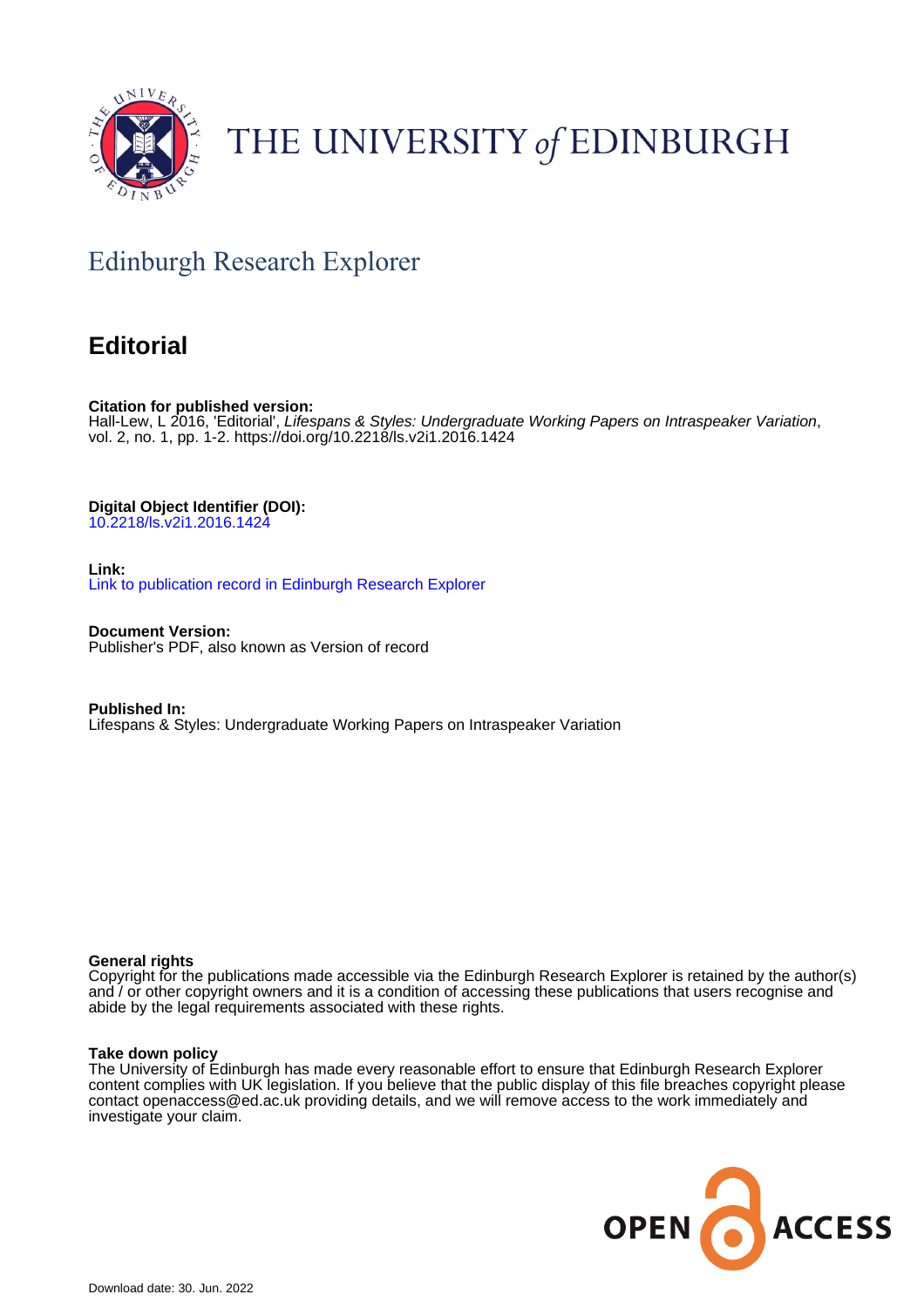

Volume 2 Issue 1

2016

## Editorial

Lauren Hall-Lew Lauren.Hall-Lew@ed.ac.uk

ISSN: 20571720 doi: 10.2218/ls.v2i1.2016.1424

This paper is available at:<http://journals.ed.ac.uk/lifespansstyles> Hosted by The University of Edinburgh Journal Hosting Service: **http://journals.ed.ac.uk/**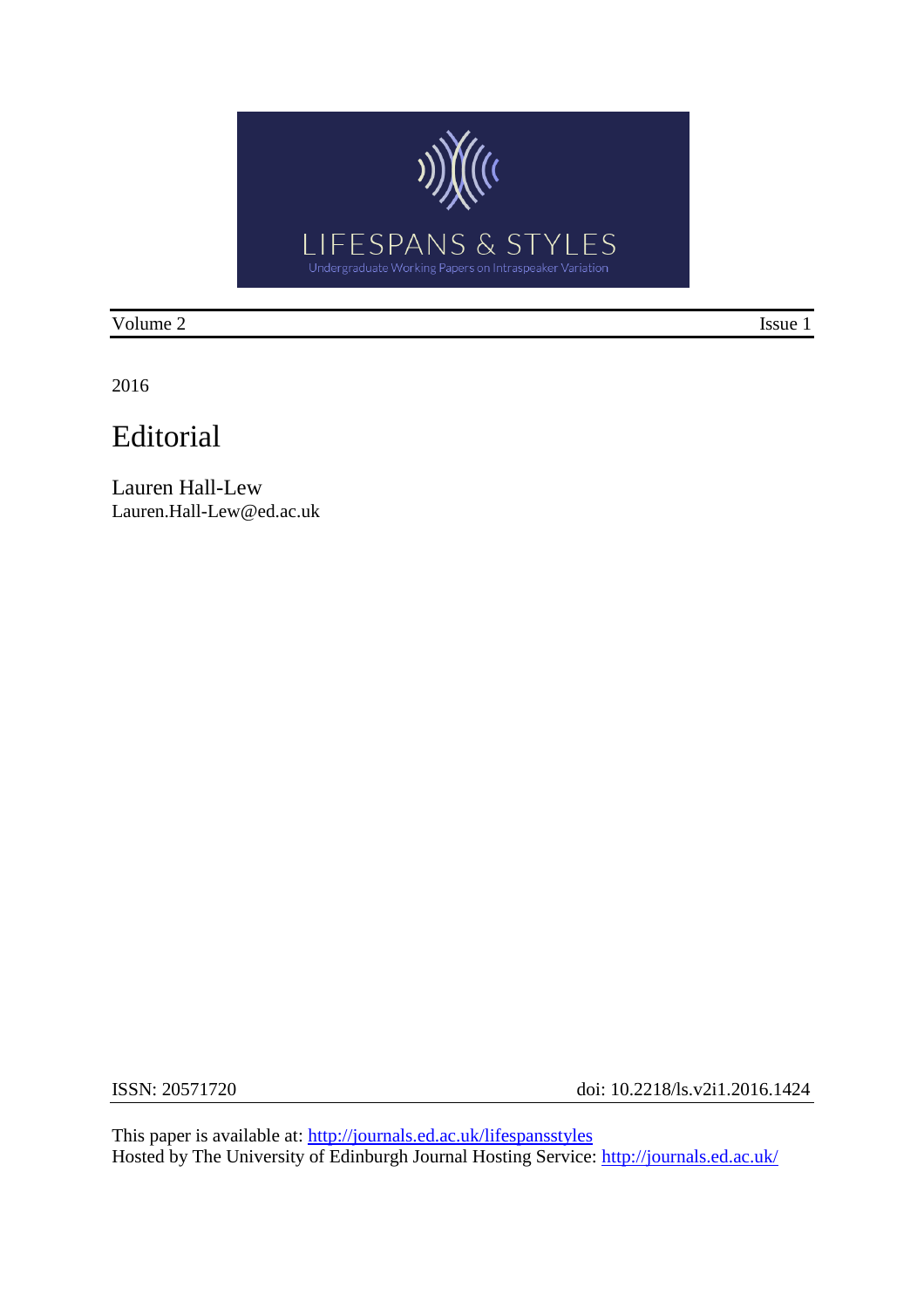#### **Editorial**

#### Lauren Hall-Lew

This is the first issue of the second volume of *Lifespans & Styles: Undergraduate Working Papers on Intraspeaker Variation*. Thanks to the success of our first volume, as well as a new partnership with this volume's Guest Editor, Dr Laurel MacKenzie (University of Manchester), *Lifespans & Styles* received four times as many publishable contributions this year as last year. We have split these into two issues and are happy to present the first seven papers here.

As variationist sociolinguistics has its origins in the English-speaking world, there are still comparatively few studies of variation in non-English languages. I am therefore delighted to start off this issue with Yova Kementchedjhieva's analysis of the Bulgarian Prime Minister Boyko Borisov. Kementchedjhieva examines his public style-shifting between standard and nonstandard varieties of Bulgarian and shows how both styles are part of the presentation of two different, but equally politically effective, social personae: "the authoritative politician and the folksy, regular person" (Article 1 abstract). Kementchedjhieva compliments her quantitative analysis with a qualitative examination of exactly when the style shifts take place, arguing that the evidence suggests that Borisov's shifts are agentive.

Julie Saigusa, Bei Qing Cham, and Hollie Barker each add exciting new data and analyses to the growing body of work on intraspeaker variation from a fine-grained, sociophonetic perspective. Saigusa's analysis of Jane Lynch's sibilant production takes an audience design approach, Cham's study of David Attenborough's tglottaling and vowel production looks at lifespan change, and Barker's examination of Ringo Starr's rhoticity, vowels, and the /t/-to-/r/ rule looks at change across the lifespan from a second dialect acquisition perspective. Saigusa's paper is an important contribution to the field of sociophonetics because it builds directly on the growing body of work on sibilant variation with respect to sexual orientation and gender identity among gay male and transgender speakers, but in Saigusa's case she finds differences in the speech of a lesbian that depend on the sexual orientation of her interlocutor: "[r]esults show that Lynch used lower /s/ realizations (i.e., a lower spectral mean) with the lesbian host than with the non-lesbian hosts" (Article 2 abstract). Bei Qing Cham's contribution on David Attenborough is highly valuable for the fact that it draws on data from within a 60-year time span and yet finds rather little in the way of lifespan change; "changes in community use of Received Pronunciation seem to affect him little" (Article 3 abstract). This paper is an excellent example of the value of working paper journals such as this one, where it is possible to report on the *lack* of a significant effect, the existence of which is just as important to theories of lifespan change as are papers evidencing the *presence* of a significant effect. Cham pays thoughtful consideration to why a speaker such as Attenborough may be particularly *unlikely* to change. This paper pairs well with Barker's, which looks at a more extreme example of lifespan change in an individual who moved from the UK to the US, and who might be considered more likely to change his accent, namely, Ringo Starr. While Barker does find relatively more change for Ringo Starr than Cham does for David Attenborough, the change is rather modest and not always in the direction predicted.

While Laurel MacKenzie and I both structure our undergraduate courses around projects that entail the analysis of a single individual, some undergraduate students conduct fuller dissertation-level studies that look at intraspeaker variation across multiple individuals. Abigail Salvesen's and Alice Rawsthorne's contributions are both based on University of Edinburgh MA (Honours undergraduate) dissertations and examine eight speakers and five speakers, respectively. Salvesen's study capitalizes on the interesting fact that at least two different Scottish Standard English varieties can be found in Edinburgh, one closer to RP (Received Pronunciation) and one closer, phonologically, to Scots. Salvesen takes demographically similar speakers of these two varieties and analyzes their vowel production when interacting with one another in a laboratory setting, specifically investigating which speakers are more likely to converge or diverge and in what contexts. Based on her analysis of the FACE and GOAT vowels, she argues that "[t]he Anglo-SSE group showed more evidence of convergence … than the Scots-SSE group, who generally maintained their own speech style throughout the interactions" (Article 5 abstract). Rawsthorne's paper is also an examination of accommodation and audience design among a group of young Scottish females, but in this case the speakers are from Hawick, a town in the Borders area of southern Scotland. Rawsthorne takes an explicitly bidialectal approach, where the two dialects are the Hawick variety of Scots and (Scottish) Standard English. Her analysis of one phonological, one lexical, and one morphosyntactic variable shows clear differences between speakers in terms of their likelihood to shift in general (some speakers seeming more monodialectal, others more bidialectal) and accounts for these differences with respect to social and identity factors.

The contribution by Maria Dokovova is probably the most atypical example of a study of intraspeaker variation in this issue, and its inclusion demonstrates the vast potential of future study in the field. In the same way that Christy C. Ringrose's paper from Volume 1 reminded us that studies of pet-directed speech (as well as child-, elder-, and foreigner-directed speech) fall within the scope of studies of intraspeaker variation,